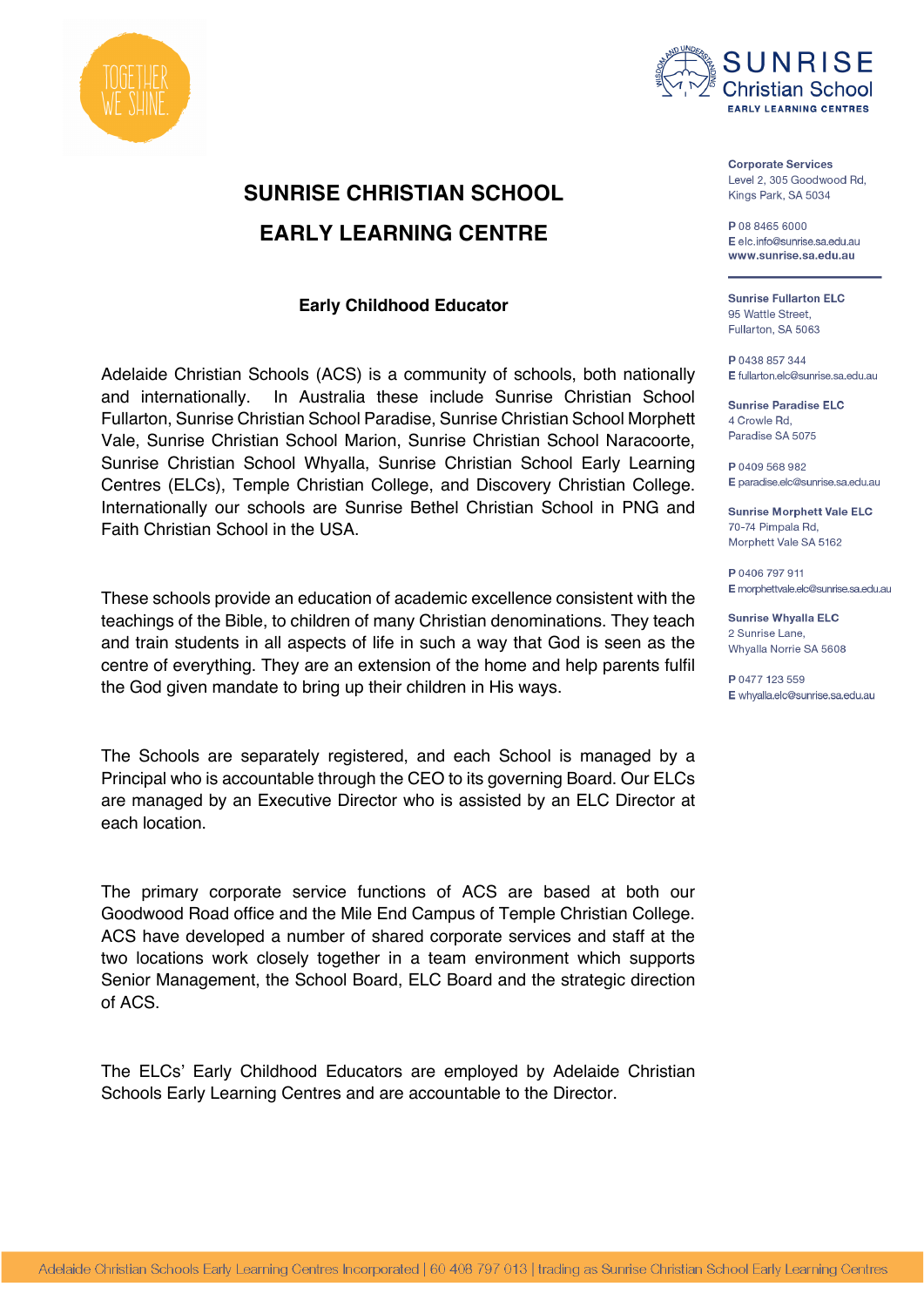

#### **JOB SPECIFICATION**



**Corporate Services** Level 2, 305 Goodwood Rd, Kings Park, SA 5034

P 08 8465 6000 E elc info@sunrise sa edu au www.sunrise.sa.edu.au

**Sunrise Fullarton ELC** 95 Wattle Street. Fullarton, SA 5063

P 0438 857 344 E fullarton.elc@sunrise.sa.edu.au

**Sunrise Paradise ELC** 4 Crowle Rd. Paradise SA 5075

P 0409 568 982 E paradise.elc@sunrise.sa.edu.au

**Sunrise Morphett Vale ELC** 70-74 Pimpala Rd, Morphett Vale SA 5162

P 0406 797 911 E morphettvale.elc@sunrise.sa.edu.au

**Sunrise Whyalla ELC** 2 Sunrise Lane. Whyalla Norrie SA 5608

P 0477 123 559 E whyalla.elc@sunrise.sa.edu.au

## **OVERVIEW**

An Early Childhood Educator (ECE) will work under the direction of the Team Leader, Teacher and Director of the service to support and implement an age appropriate program and learning framework. You will have a sound understanding of the National Quality Framework and the Early Years Learning Framework and be required to support nurturing relationships between staff, families and children, while showing respect toward one another to provide the best possible outcomes for each and every child.

#### **KEY RESPONSIBILITIES**

- Assist in the implementation and evaluation of developmentally appropriate programs for individual children or groups
- Provide a safe and healthy environment for all involved
- Liaise with families
- Ensure that the service exceeds quality assurance requirements
- To ensure that records are maintained accurately for each child in their care
- Ensure that the centre or service's policies and procedures are adhered to
- Record observations of individual children or groups for program planning purposes
- Under direction, work with individual children with particular needs
- Assist in the direction of untrained staff (minimal)
- Work in accordance with food safety regulations

The position will be reviewed as the roles change and will be appraised on a regular basis.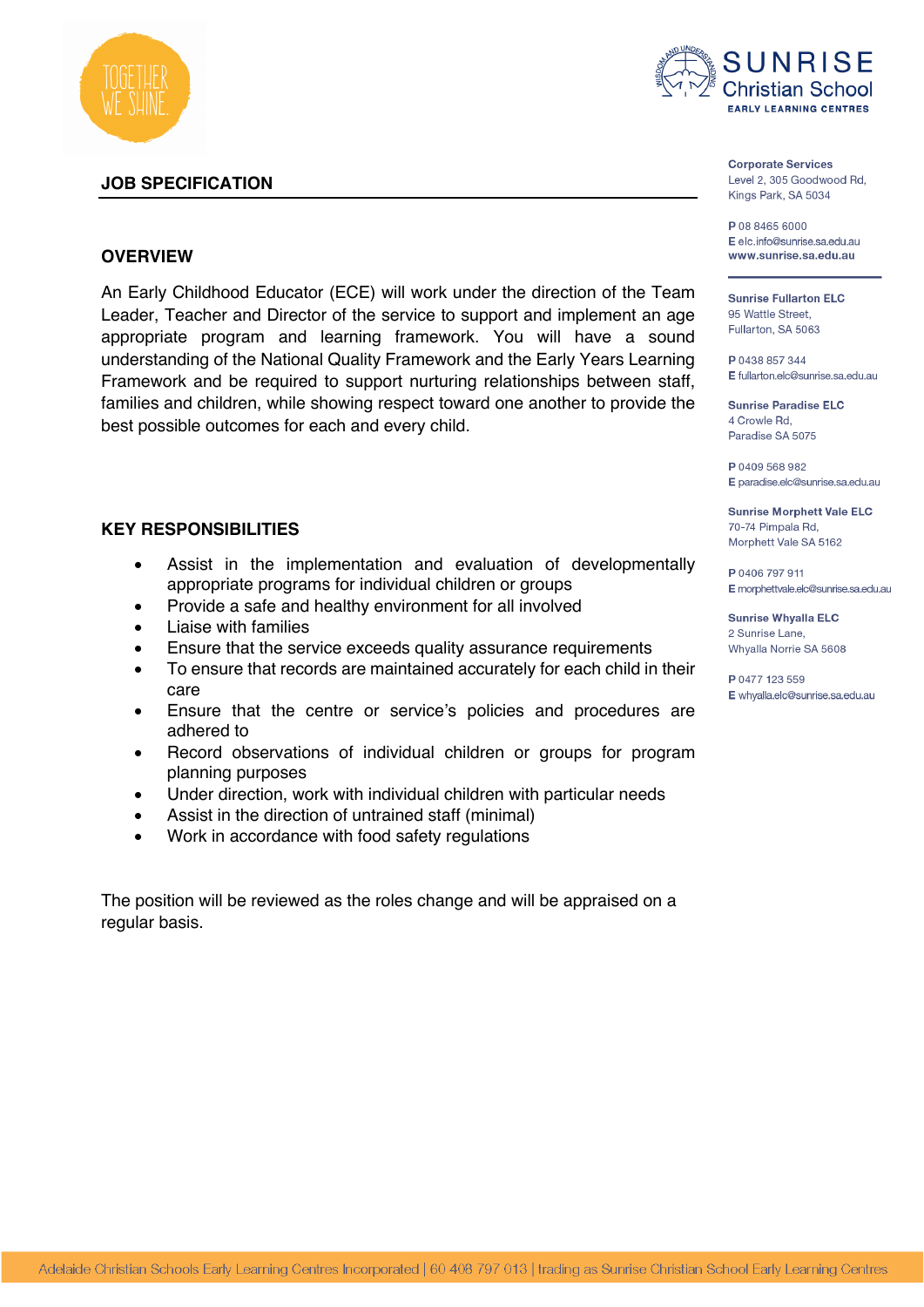



**Corporate Services** 

|                 |                                                   | Level 2, 305 Goodwood Rd,<br>Kings Park, SA 5034                               |
|-----------------|---------------------------------------------------|--------------------------------------------------------------------------------|
| <b>APPROVAL</b> |                                                   |                                                                                |
|                 |                                                   | P 08 8465 6000<br>E elc.info@sunrise.sa.edu.au<br>www.sunrise.sa.edu.au        |
| Approved        |                                                   | <b>Sunrise Fullarton ELC</b><br>95 Wattle Street,<br>Fullarton, SA 5063        |
|                 | Adelaide Christian Schools Early Learning Centres | P 0438 857 344<br>E fullarton.elc@sunrise.sa.edu.au                            |
|                 | Executive Director - Signature                    | <b>Sunrise Paradise ELC</b><br>4 Crowle Rd.<br>Paradise SA 5075                |
| Date            |                                                   | P 0409 568 982<br>E paradise.elc@sunrise.sa.edu.au                             |
|                 |                                                   | <b>Sunrise Morphett Vale ELC</b><br>70-74 Pimpala Rd,<br>Morphett Vale SA 5162 |
| Approved        |                                                   | P 0406 797 911<br>E morphettvale.elc@sunrise.sa.edu.au                         |
|                 | <b>Applicant's Signature</b>                      | <b>Sunrise Whyalla ELC</b><br>2 Sunrise Lane,<br>Whyalla Norrie SA 5608        |
|                 |                                                   | P 0477 123 559<br>E whyalla.elc@sunrise.sa.edu.au                              |
|                 | <b>Applicant's Name</b>                           |                                                                                |
| Date            |                                                   |                                                                                |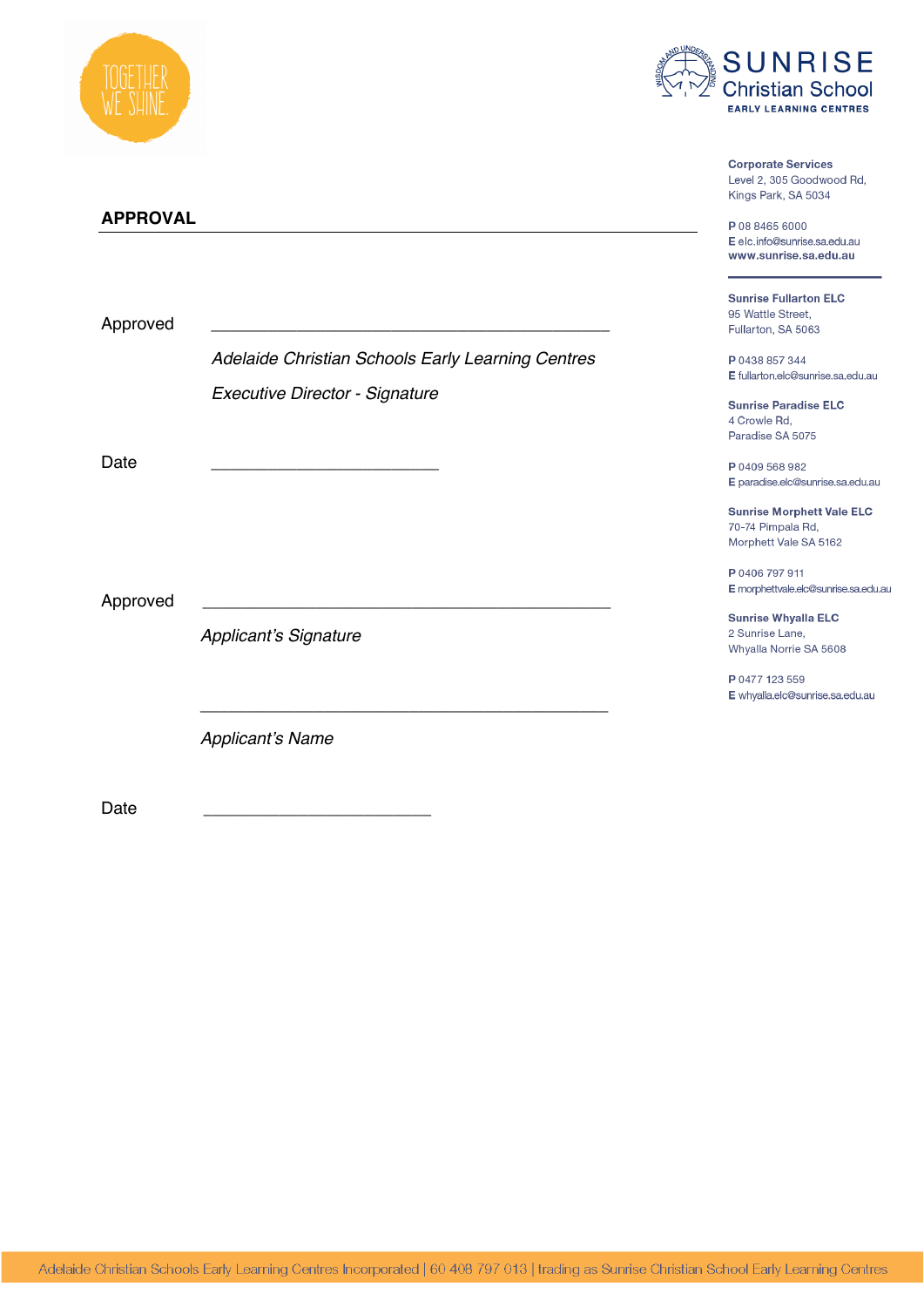



**Corporate Services** Level 2, 305 Goodwood Rd, Kings Park, SA 5034

P 08 8465 6000 E elc info@sunrise sa edu au www.sunrise.sa.edu.au

**Sunrise Fullarton ELC** 95 Wattle Street. Fullarton, SA 5063

P 0438 857 344 E fullarton.elc@sunrise.sa.edu.au

**Sunrise Paradise ELC** 4 Crowle Rd. Paradise SA 5075

P 0409 568 982 E paradise.elc@sunrise.sa.edu.au

**Sunrise Morphett Vale ELC** 70-74 Pimpala Rd, Morphett Vale SA 5162

P 0406 797 911 E morphettvale.elc@sunrise.sa.edu.au

**Sunrise Whyalla ELC** 2 Sunrise Lane. Whyalla Norrie SA 5608

P 0477 123 559 E whyalla.elc@sunrise.sa.edu.au

**PERSON SPECIFICATION**

# **ESSENTIAL MINIMUM REQUIREMENTS**

# **EDUCATIONAL QUALIFICATIONS**

The successful applicant will hold an Early Childhood Education Qualification or the equivalent with the minimum requirement being a Certificate lll in Children's services. First Aid training (including Asthma and Anaphylaxis components) and Child Safe Environments training must be completed and up to date.

# **SKILLS / ABILITIES**

- To be childlike minded
- To be organised and focussed
- To be physically fit and able to assist in everyday tasks
- To have effective verbal and written communication skills
- Be able to work as part of a team
- To have drive and initiative
- To have a desire for ongoing training to have initiative surrounding learning
- To be motivated and passionate about the care of children and their education
- To be an active problem solver

#### **PERSONAL ATTRIBUTES**

- An on-going commitment to the Lord Jesus Christ as Lord and Saviour
- A mature faith and active involvement in a local church
- A proven lifestyle founded on Biblical Christian principles
- A life that demonstrates the indwelling of the Holy Spirit
- A willingness to affirm the foundation statements, principles and culture declared by the Early Learning Centres and ACS
- A Christian with a strong commitment to Christian Education and a determination to serve God in a Christian school community
- To have a desire to provide the best possible service every day
- Be reliable
- To be a visionary.